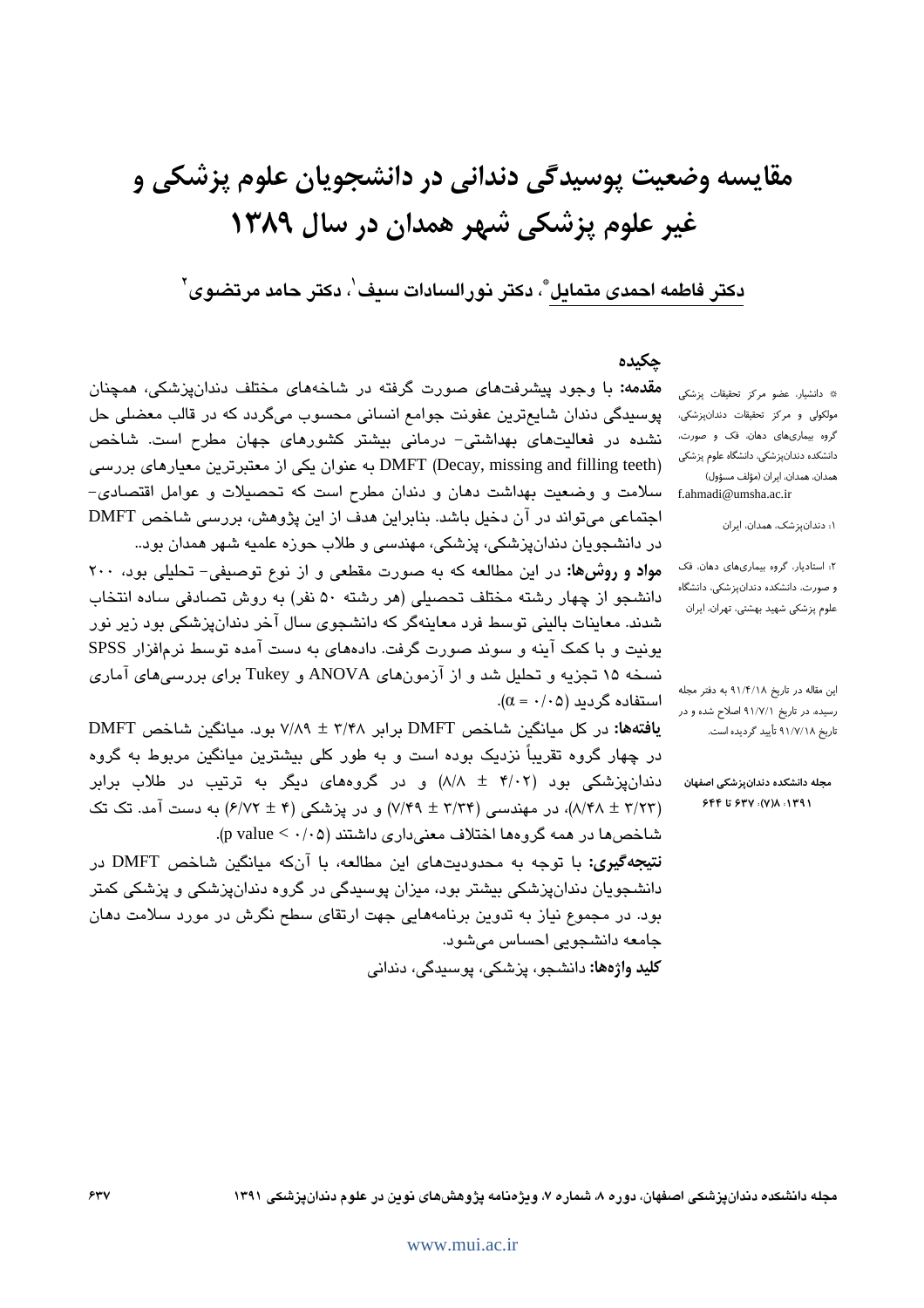#### مقدمه

پوسیدگی دندان یا به عبارتی «تخریب عفونی بافتهای دندانی» همچنان به عنوان شایعترین عفونت جوامع انسانی محسوب می شود[۱]. یوسیدگی به عنوان یکی از شایع ترین و پرخرج ترین بیماری های مزمن در سطح جهان می باشد و به عنوان معضل حل نشده بهداشتی- درمانی بیشتر کشورهای دنیا مطرح است[٢]. این سطح از فراگیری و جهان شمول بودن مشکل بهداشت دهان و به طبع آن یوسیدگی دندانی و عوارض همراه آن، هر گونه مطالعهای را در جهت بهبود این وضعیت توجیه می نماید. در میان روش های موجود به منظور بررسی وضعیت سلامت دهانی – دندانی افراد جامعه، استفاده از شاخص DMFT (Decay, missing and filling teeth) می تواند بسیار مفید باشد به طوری که این شاخص به عنوان یکی از معتبرترین معیارهای بررسی یوسیدگی و وضعیت بهداشت دهانی- دندانی مطرح می باشد[۶-۳]. مطالعه در خصوص پوسیدگی دندانی در سطوح مختلف جامعه مىتواند زمينهساز اقدامات پيش گيرانه و درمانی و حتی فراتر از آنها یعنی تغییر نگرش، فرهنگ و دیدگامهای عملی افراد در حوزه بهداشت دهان– دندان شود که از این حیث می توان به نتایج مثبتی اشاره نمود که در بعضی مطالعات به دست آمده است - ۰-۷، ۲].

آموزشهای بهداشتی و درک بهتر نسبت به بهداشت می تواند منجر به بروز رفتارهای عملی مناسب و بهبود شاخصهای بهداشتی شود[۷]. آموزش بهداشت، روش های پیش گیری و فرهنگ سازی می توانند در میزان پوسیدگی مؤثر باشند[۱]. جمعأوري اطلاعات بهداشتي نقش بسيار مهمي در برنامهریزی های آینده ایفا می کند، همین طور پایه و اساس همه مسایل بهداشتی کشور، بر نتایج بررسی های اپیدمیولوژیک متکی می باشد. در همین راستا نظر به این که سلامت دهان و دندان بخشی از سلامت عمومی بدن میباشد، برای برقراری این سلامتی کسب اطلاعات اولیه و داشتن آگاهی از میزان شیوع بیماری های دهان و دندان به خصوص در قشر تحصیل کرده به عنوان الگوهای جامعه لازم است. با توجه به این اطلاعات و آگاهیها، نیازهای درمانی و آموزشی جامعه مشخص خواهد شد. دانشجویان علوم پزشکی که خود مبلغ بهداشت در جامعه میباشند، میبایست علاوه بر نگرش نظری دارای یک رویکرد

عملی باشند تا بتوانند در آینده نیز در قالب اساتید و صاحبنظران الگوی تمامنمای بهداشت باشند، چرا که عدم وجود نگرش به ویژه در زندگی دانشجویی، این قشر از جامعه را که می توانند الگوی دیگران باشند در معرض خطر از حیث عدم رعایت بهداشت قرار می دهد[ ١١].

از طرفي طبق مطالعات صورت گرفته، وضعيت اجتماعي-اقتصادی والدین در بهداشت دهان و دندان فرزندانشان مؤثر میباشد[۱۳، ۱۲، ۲] و این مسأله که این قشر از جامعه (دانشجویان) پدران و مادران آینده خواهند بود خود صحهگذار بر اهميت اين گونه تحقيقات است. توصيه سازمان بهداشت جهاني در خصوص انجام مطالعات منظم به صورت هر ۵ سال یکبار در مورد وضعیت بهداشت دهان و دندان در سطح هر کشور نیز مي تواند مؤيد اين گونه مطالعات باشد[١٤، ١].

بنابراین با توجه به اهمیت موضوع، هدف از این پژوهش، بررسی وضعیت پوسیدگی و شاخص DMFT در دو رشته از دانشجویان علوم پزشکی، یک رشته علوم فنی و مهندسی و یک رشته حوزوی بود تا علاوه بر بررسی وضعیت دندانهای دانشجویان و افراد تحصیل کرده بتوان رشتههایی که به طور مستقیم با بهداشت دهان و سلامت کل بدن ارتباط دارند را با رشتههای غیر مرتبط از نظر میزان نگرش عملی و تأثیر تحصیلات غیر پزشکی و مذهب بر وضعیت دهان این دانشجويان مقايسه كرد.

### مواد و روش ها

در این مطالعه که به صورت مقطعی و از نوع توصیفی– تحلیلی بود، بررسی روی ۲۰۰ دانشجوی (۱۰۰ زن و ۱۰۰ مرد) رشتههای دندانپزشکی، پزشکی، مهندسی و طلاب حوزه علمیه شهر همدان طی سال ۱۳۸۹ انجام گرفت. با استفاده از فرمول برآورد حجم نمونه با شيوع ٢/٧ و فاصله اطمينان ١ درصد تعداد نمونه مورد نياز براى هر رشته ۵۰ نفر برآورد گردید[۱۳]. افراد مورد مطالعه به صورت تصادفی ساده از بین کلیه دانشجویان دندانپزشکی، پزشکی، فنی و مهندسی (عمران، معماری، برق، مکانیک و ...) و طلاب حوزه علمیه انتخاب شدند. پس از توضیح در مورد هدف مطالعه و اخذ رضایتنامه کتبی از دانشجویان، معاینات بالینی توسط یک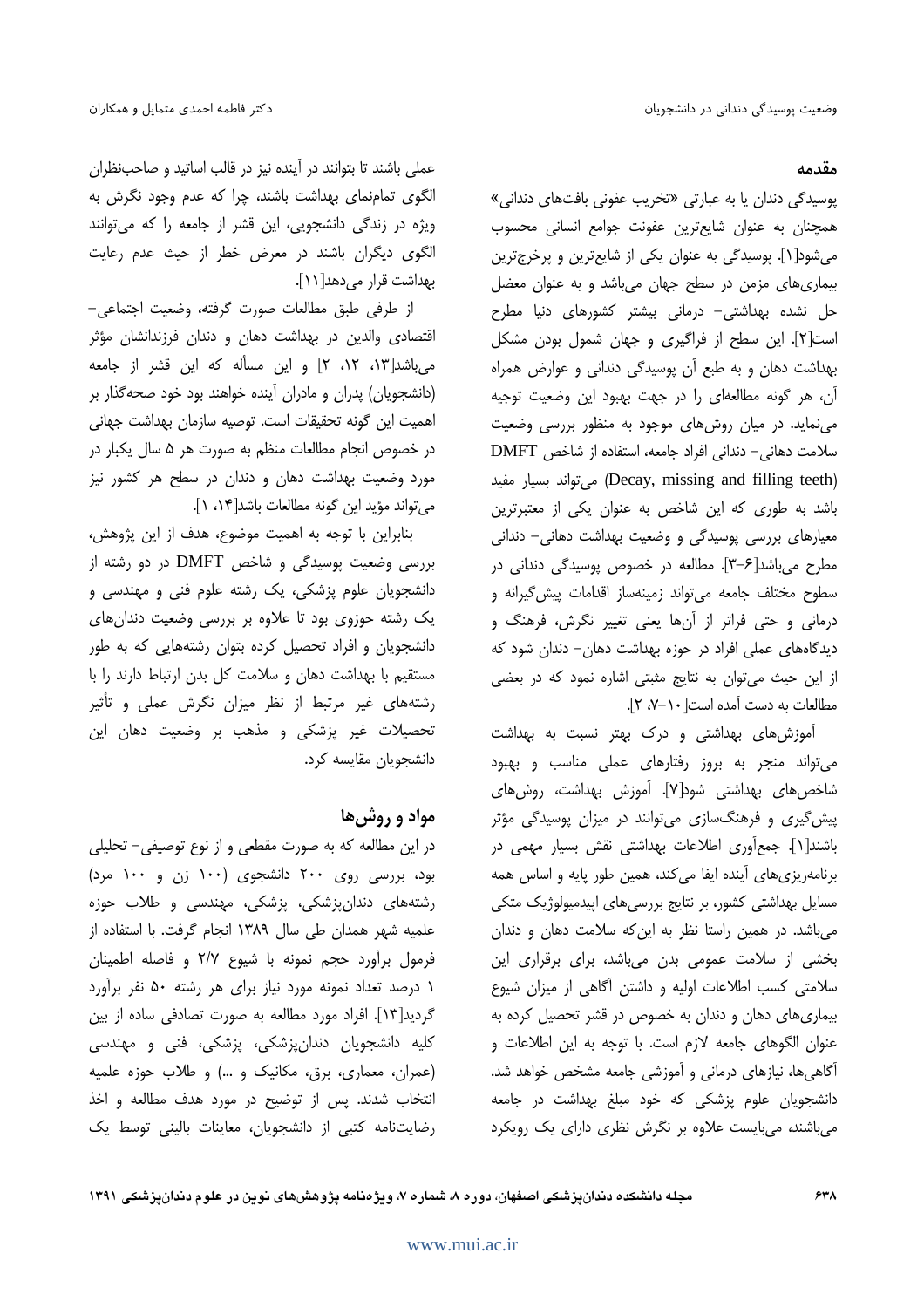(version 15, SPSS Inc., Chicago, IL) ١٥ نسخه ١٥ (Version 15, SPSS تجزیه و تحلیل شد و از آزمون های ANOVA و Tukey برای بررسیهای آماری استفاده گردید.

#### بافتهها

با توجه به آناليز آماري انجام گرفته در اين مطالعه، نتايج میانگین DMFT در دانشجویان چهار رشته در جدول ۱ ارایه شده است. همین طور تفاوت بین گروهها در نمودار یک نشان داده شده است.

آزمون ANOVA نشان داد بين تمام شاخص ها بين گروههای دانشجویی مختلف (دندان پزشکی، پزشکی، مهندسی و طلاب حوزه علميه) اختلاف معنىدار آمارى وجود داشت (p value < ·/·۵). با توجه به اختلاف معنیدار میانگین چهار شاخص مورد بررسی، آزمون Tukey جهت شناسایی اختلاف معنیدار آماری بین گروههای دانشجویی میانگین چهار شاخص مورد بررسی انجام گرفت و نتایج آن نشان داد که در مورد شاخص D، بين گروه طلاب و پزشكي، طلاب و دندان نشكي، مهندسی و پزشکی، مهندسی و دندان،پزشکی اختلاف آماری M معنی داری p value < ۰/۰۰۱ وجود دارد. در مورد شاخص بين گروه طلاب و دندان يزشكي p value = ۰/۰۱۸ معاينه كننده (دانشجوي سال آخر دندان يزشكي) زير نور يونيت دندان پزشکی و توسط سوند و آینه صورت گرفت و رادیوگرافی برای هیچ کدام انجام نشد. تک تک شاخصها در فرم جمع آوري اطلاعات ثبت شد. در شاخص DMFT، (D) نشانگر دندان یوسیده، (M) نشانگر دندان از دست رفته به خاطر پوسیدگی، (F) نشانگر دندان پر شده و (T) دندان میباشد. تشخیص پوسیدگی بر اساس استاندارد Slack و همکاران[۱۵] انجام گرفت. مطابق این استاندارد دندانی پوسیده محسوب می شود که علاوه بر علایم ظاهری پوسیدگی در تماس با نوک سوند نرم بوده، سوند در آن گیر کرده و خارج کردن آن با کمی مقاومت همراه باشد. وايت اسپات، شامل اين تعريف نمى شود. در صورتی که دندان شکستگی داشته باشد و یا پس از پرکردگی عود پوسیدگی دیده شود نیز دندان پوسیده در نظر گرفته می شود. در صورتی که دندان روکش داشته باشد آن دندان نیز دندان ترمیم شده به حساب میآید. در صورت وجود بریج دندانهای پایه به عنوان دندان ترمیم شده و محل پونتیک به عنوان دندان کشیده شده یا از دست رفته به حساب می آیند. همچنین دندانهای فیشور سیلانت شده نیز جز دندانهای پر شده در نظر گرفته شده و دندانهای هشت از مطالعه خارج شدند. دادههای به دست آمده توسط نرمافزار

|                    | D                                                     | M                                                              | F                                                            | <b>DMFT</b>                                                           |
|--------------------|-------------------------------------------------------|----------------------------------------------------------------|--------------------------------------------------------------|-----------------------------------------------------------------------|
| طلاب               | $\Delta/\sqrt{2} \pm \sqrt{2} \Delta$                 | $\cdot$ /9 $\lambda \pm \frac{1}{10}$                          | $Y/\tau f + \tau'/f\tau$                                     | $\lambda$ $\uparrow$ $\lambda$ $\pm$ $\uparrow$ $\uparrow$ $\uparrow$ |
| مهندسی             | $\mathcal{F}/\mathcal{F}$ + $\mathcal{F}/\mathcal{F}$ | $\cdot$ /۴ $\Lambda$ $\pm$ $\Lambda$ / $\cdot$                 | $\Gamma/3$ + $\Gamma/5$ .                                    | $Y/9f + Y/6f$                                                         |
| پزشکی              | $Y/Yf \pm Y/YQ$                                       | $\cdot$ / $\Lambda$ $\tau$ $\pm$ $\Lambda$ / $\tau$ $\epsilon$ | $\frac{9}{2}$ = $\frac{1}{2}$                                | $5/5 + 1/4$                                                           |
| دندانپزشک <i>ی</i> | $1/\tau$ $\tau$ + $1/\tau$                            | $1/\lambda \cdot \pm 1/97$                                     | $\Delta$ /۶۶ + ۴/۱۰                                          | $\lambda/\lambda + \mathfrak{r}/\mathfrak{r}$ .                       |
| مجموع ۴ رشته       | $\mathbf{y}/\mathbf{y} \neq \mathbf{y}/\mathbf{y}$ .  | $1/\cdot 7 \pm 1/80$                                           | $\mathbf{r}/\mathbf{v}\cdot\mathbf{r}+\mathbf{r}/\mathbf{v}$ | $Y/9A + Y/AF$                                                         |
|                    |                                                       |                                                                |                                                              |                                                                       |





مجله دانشکده دندان پزشکی اصفهان، دوره ۸، شماره ۷، ویژهنامه پژوهش های نوین در علوم دندان پزشکی ۱۳۹۱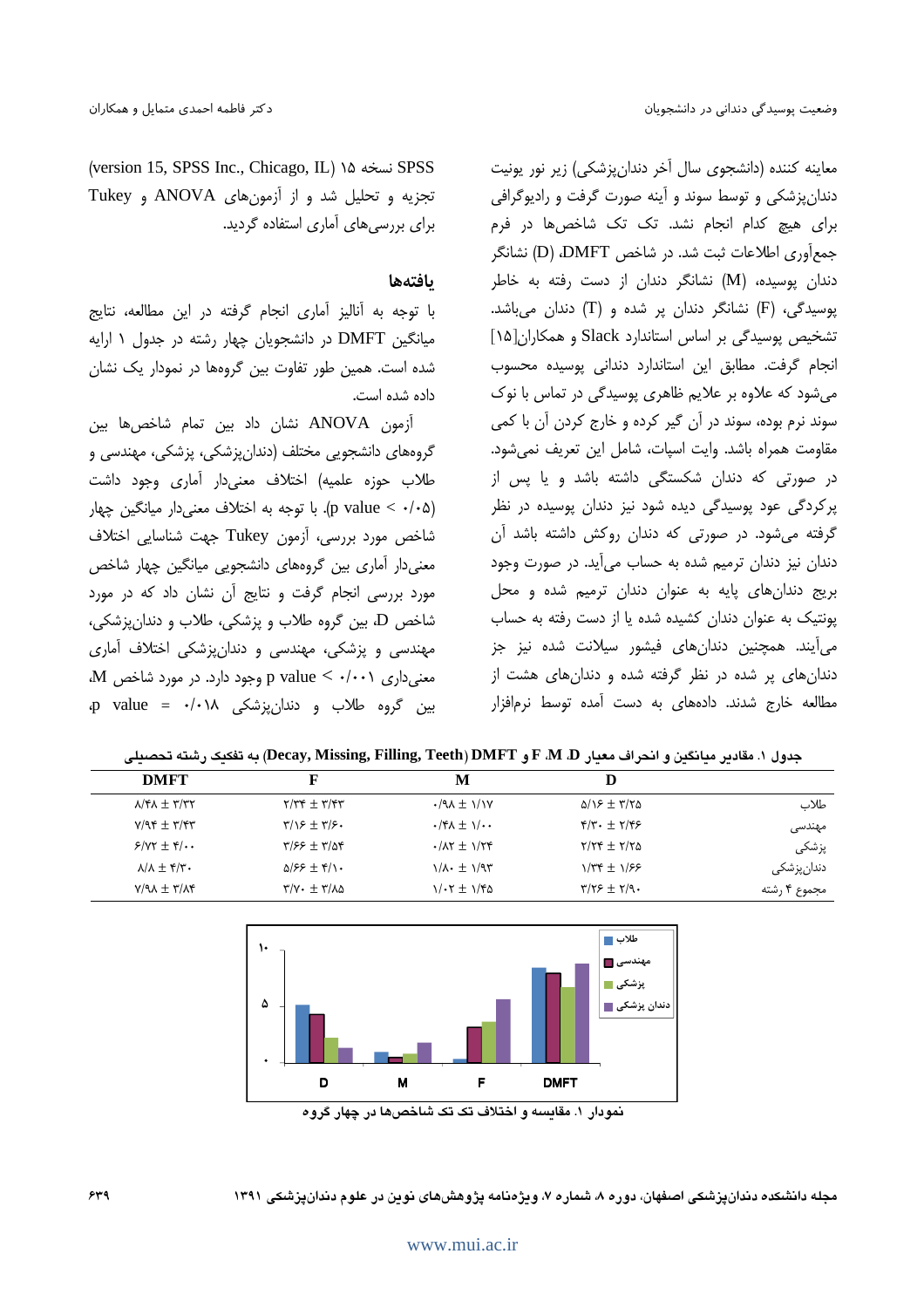مهندسی و دندانِیزشکی p value < ۰/۰۰۱ میزشکی و دندان پزشکی p value =-/۰۰۳ اختلاف معنیداری وجود داشت. در مورد شاخص F، بین گروه طلاب و دندانپزشکی p value <  $\cdot/\cdot\cdot$ ۵ مهندسی و دندان پزشکی ه $\text{value} < \cdot/\cdot\cdot$ و پزشکي و دندان پزشکي p value = ۰/۰۳۶ اختلاف معنی دارې وجود داشت. در مورد شاخص DMFT بين گروه پزشكى و دندان پزشکی p value = ۰/۰۳۳ اختلاف معنیداری مشاهده شد.

ىحث

اهمیت سلامت دهان و دندانها و عملکرد مهم دندانها و نقش آنها در جویدن، بلع، تکلم و زیبایی بر کسی پوشیده نیست. با توجه به این که دهان، آینه سلامت بدن است توجه به سلامت دهان و رعایت بهداشت دهان از اهمیت ویژهای برخوردار است، چرا که پوسیدگی دندانها علاوه بر این که باعث دردهای شدید، کاهش طول عمر دندان و در نتیجه از دست رفتن زودرس دندانها می شود، باکتریهای دخیل در روند پوسیدگی می توانند بر سلامت سایر اعضای بدن نیز تأثیرگذار باشند، بنابراین انتظار می رود افراد با تحصیلات دانشگاهی اهمیت بیشتری برای سلامت و بهداشت دهان خود قایل شوند. در دین مبین اسلام نیز تأکید زیادی به رعایت بهداشت دهان شده است، بنابراین انتظار می رود دانشجویان علوم دینی هم از بهداشت دهانی به نسبت خوبی برخوردار باشند.

در این مطالعه شاخص DMFT در قشر تحصیل کرده و در دانشجویان گروه علوم پزشکی و غیر پزشکی بررسی و با یکدیگر مقایسه گردید. نتایج نشان داد میانگین کلی شاخص DMFT در چهار گروه برابر ۳/۸۴ ± ۷/۹۸ است. در مطالعه اسلامی یور و همکاران[۱۶] نیز میزان شاخص DMFT در دانش آموزان ۱۷–۱۹ سال ۶/۲۸ بود که تقریباً مشابه مطالعه حاضر و کمتر بودن آن شاید به دلیل سن پایینتر دانش آموزان دبیرستانی باشد كه مؤيد نتايج مطالعات قبلي است كه با افزايش سن شاخص DMFT افزایش می یابد. در مطالعه دیهیمی و همکاران[۱۷] که میزان DMFT دانشجویان دندان پزشکی بررسی شد، میزان آن ۵/۴۳ بود که از میانگین کلی دانشجویان مورد مطالعه حاضر و همین طور از میزان DMFT دانشجویان دندانپزشکی ۸/۸ پایین تر بود که علت آن می تواند بررسی کل دانشجویان در مقابل

نمونه گیری تصادفی دانشجویان مطالعه حاضر یا سطح بهداشت بالاتر دانشجویان اصفهان باشد. در مطالعه ترابی و همکاران[۱۸] که میزان DMFT افراد ۴۴–۳۵ ساله بررسی شد. میانگین آن ١٠/٨٨ بود كه بالاتر از مطالعه حاضر و دو مطالعه قبل بود كه می تواند به دلیل انتخاب از گروههای مختلف جامعه، سن بالاتر، بهداشت پایینتر و تحصیلات کمتر افراد باشد.

میانگین شاخص DMFT در چهار گروه تقریباً نزدیک بود و به طور كلي بيشترين ميانگين شاخص DMFT را دانشجويان دندانپزشکی (۴/۳۰ = ۸/۸) به خود اختصاص داده بودند و این میزان به ترتیب در طلاب حوزه علمیه (۳/۳۲ ± ۸/۴۸)، فنی و مهندسی (۳/۴۳ ± ۷/۹۴) و پزشکی (۴ ± ۷۲/ ۶) بود. با وجود نزدیک بودن میانگین شاخص DMFT در چهار گروه، تک تک شاخصها در همه گروهها اختلاف معنیداری با هم داشتند، به طوری که بیشترین تعداد دندانهای یوسیده (D) در طلاب حوزه علمیه (٣/٢ ± ٥/١۶) و کمترین آن در دانشجویان دندانپزشکی (۱/۳۴ ± ۱/۶۶) مشاهده گردید. در دانشجویان پزشکی و دندانپزشکی پوسیدگی دندان از گروههای دیگر کمتر بود که نشان دهنده رعایت بهداشت و درک اهمیت بهداشت و سلامت دهان و دندان در این دانشجویان است.

همچنین این مطالعه در بررسی متغیر M یا همان دندانهای از دست رفته نشان داد که این متغیر در دانشجویان دندان پزشکی از همه بیشتر (۱/۹۳ ± ۱/۸) و بعد از آن در رتبههای دوم تا چهارم گروههای طلاب (۱/۱۷ ± ۰/۹۸)، پزشکی (۰/۲۴ ± ۰/۲۴) و فنی و مهندسی (۱ ± ۰/۴۸) قرار داشتند. در مطالعه دیهیمی و همکاران[۱۷] در دانشجویان دندان پزشکی بیشترین شاخص F و کمترین M بود که مغایر با نتایج مطالعه حاضر بود.

E یا تعداد دندانهای ترمیم شده به ترتیب در گروههای تحت مطالعه بدين صورت بود: دندان پزشكى (۵/۶۶ ± ۵/۶۶)، پزشکی (۳/۵۴ ± ۳/۶۶)، فنی و مهندسی (۳/۶۰ ± ۳/۱۶) و طلاب حوزه علميه (٣/٣۴ ± ٢/٣۴). با توجه به تک تک شاخصها به نظر می رسد سلامت دهان در گروه پزشکی و دندانپزشکی بهتر است. ظاهراً دانشجویان دندانپزشکی سریعتر نسبت به تشخیص پوسیدگیهای جزیی بین دندانی اقدام کرده و آنها را ترمیم میکنند. به نظر میرسد اطلاعرسانی، آموزش و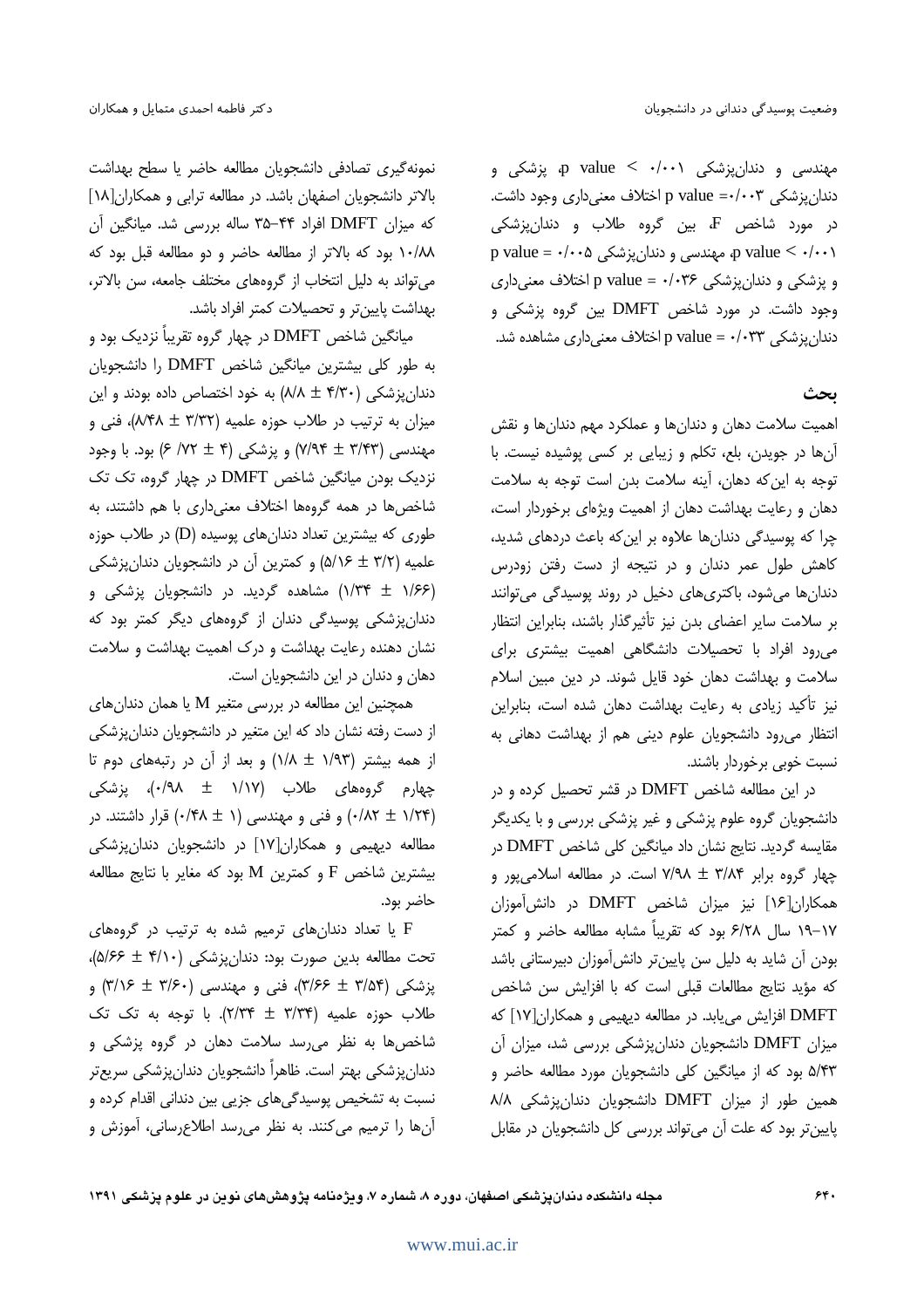تبیین اهمیت رعایت بهداشت دهان و دندان حتی برای قشر تحصیل کرده ضروری است.

در کل نمونههای مورد بررسی، ۲ درصد از دانشجویان دارای DMFT صفر بودند. حداقل DMFT دانشجويان دندان پزشكى، مهندسی و طلاب برابر ۱ بود و هیچ کدام از این دانشجویان دارای DMFT صفر نبودند، اما در دانشجویان پزشکی ۴ نفر (۸ درصد) دارای DMFT صفر بودند.

بین میانگین شاخص DMFT و سن ارتباط معنیدار اماری وجود داشت و هر چه سن بالاتر رود میانگین شاخص DMFT هم بیشتر میشود[۲۰، ۱۹]. طبق گزارش طوماریان و همکاران[۱۳] مادران دارای تحصیلات بالاتر دارای فرزندان با دندانهای بدون پوسیدگی (Caries free) بیشتری بودند و یوسیدگی با درآمد خانواده ارتباط داشت.

قاریزاده و همکاران[۲۱] میانگین شاخص DMFT را در زنان باردار ۳/۰۱ ± ۶/۲۳ گزارش کرد که از نظر سنی بالاتر از سایر مطالعات بود و در نتیجه میانگین شاخص DMFT هم بالاتر بود. در این مطالعه میانگین شاخص DMFT با سواد از لحاظ آماری تفاوت معنی داری داشت. بنابراین شاید تحصیلات در میزان پوسیدگی دخیل میباشد. همچنین انتظار می رود در دانشجویان که سطح سواد بالاتر است میانگین شاخص DMFT از گروه سنی مشابه پایینتر باشد.

در مطالعه Al Ghannam و همکاران[۲۲] که بر روی افرادی با متوسط سنی ۴۲ سال انجام گردید، میانگین شاخص DMFT ۱۱/۵۳ تارش گردید که در آقایان بیشتر (C) بود و تفاوت آماری معنیداری با جنس مخالف وجود داشت. در ضمن میانگین شاخص DMFT در افراد شهری و روستایی تفاوت معنیدار آماری داشت. در مطالعه مذکور میانگین شاخص DMFT بالاتر از مطالعه حاضر بود که علت آن مطالعه بر روی گروه سنی بالاتر بود و همین طور مردم از تمام اقشار جامعه مورد بررسی قرار گرفتند. در مقایسه با این میانگین، تحصیلات تأثیر زيادى بر ميانگين شاخص DMFT مى تواند داشته باشد. البته با توجه به مطالعه Zusman و همكاران[٢٣] عوامل اقتصادى-اجتماعی بر میزان میانگین شاخص DMFT تأثیر دارد که در مطالعه حاضر متغیرهایی مانند میزان درآمد خانواده و محل زندگی در نظر گرفته نشده است. با توجه به یافتههای این

مطالعات که جنس در میانگین شاخص DMFT دخالت نداشته است[۲۴، ۲۳] مقایسه جنسی در مطالعه حاضر صورت نگرفت.

نتايج اين تحقيق نشان داد كه ميانگين شاخص DMFT در چهار گروه به نسبت نزدیک است و دانشجویان دندانپزشکی بیشترین میانگین را داشتند که علت آن ترمیم بیشتر دندانها در این گروه بود که با یک نگاه خوش بینانه میتوان آن را به آگاهی بیشتر این قشر و ترمیم زودتر دندانها نسبت داد، البته میانگین شاخص DMFT در این مطالعه تحت تأثیر سنین قبل از ورود به دانشگاه نیز میباشد. گروه طلاب حوزه علمیه دومین گروه با میانگین شاخص DMFT بالا بود که علت آن پوسیدگی زیاد دندانها بود. با توجه به تأكيد فراوان اسلام در رعايت بهداشت به طور عام و توجه به سلامت دهان و دندان به طور خاص، وضعیت موجود در مطالعه حاضر نیاز به باور عملی در کنار باور نظری به تعالیم اسلام را هرچه بیشتر توجیه می نماید. بنابراین اطلاع رسانی نتایج تحقیقات انجام شده و ترکیب یافتههای علمی با حقایق اسلامی از اهمیت ویژهای برخوردار است، چرا که هیچ علمی از علوم اسلامی جدا نمیباشد. با توجه به این که در گروه فنی و مهندسی میزان پوسیدگی زیاد بود، به نظر میرسد گنجاندن یک واحد درسی در زمینه علوم بهداشتی برای این قشر مثمرثمر واقع شود.

میانگین شاخص DMFT در گروه دانشجویان پزشکی کمتر از همه بود اما در مقایسه پوسیدگی و ترمیمی در دو گروه مشاهده میشود که در پزشکی ۵/۹۰ = D+F و در دندانپزشکی ۶ = D+F است که خیلی نزدیک میباشد و تعداد دندانهای از دست رفته (M) میانگین شاخص DMFT را در گروه دندانپزشکی زیاد کرده است و بررسی علل از دست رفتن دندان در این گروه مهم است. میزان ترمیم دندان در دندانپزشکی بالا بود که علت آن می تواند معاینه مکرر و انجام رادیوگرافی و تشخیص زودرس پوسیدگی باشد. به طور کلی وضعیت بهداشت دهان در گروه پزشکی و دندان پزشکی بهتر از گروه طلاب حوزه علميه و فني و مهندسي بود. البته نكته مهمي نيز وجود دارد كه مطالعاتی باید انجام شود تا مشخص شود که افزایش آگاهی در دندانپزشکان به چه میزان باعث تغییر نگرش و در نتیجه تغییر رفتار آنها بعد از ورود به رشته دندان پزشکی شده است.

از محدودیتهای این مطالعه میتوان به بررسی تمام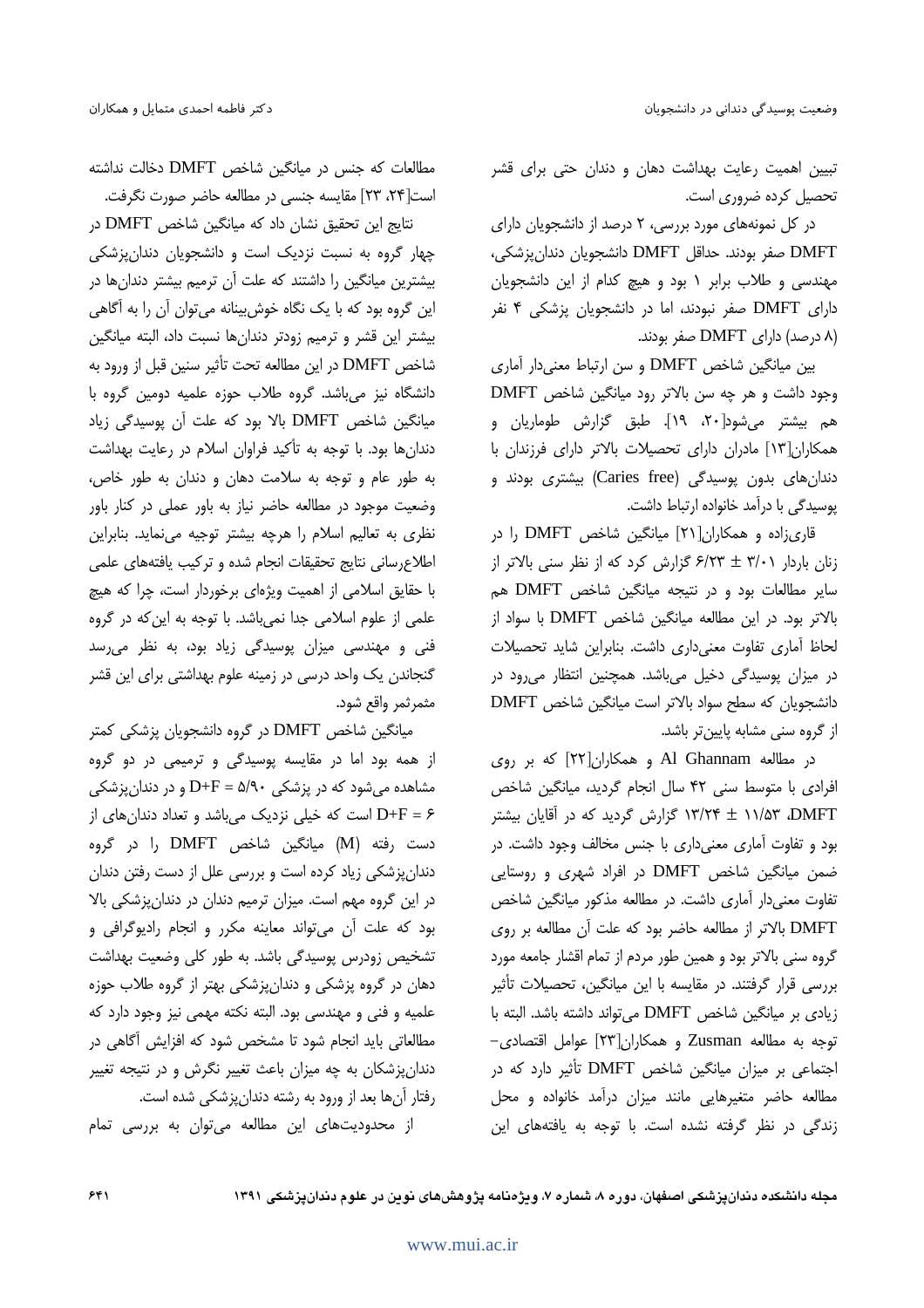از نتایج حاصل باشد اما اطلاع رسانی و انجام برنامههای جامع وزارتی سلامت دهان و دندان برای تمام اقشار به خصوص قشر تحصیل کرده به عنوان الگو، ضروری به نظر می رسد. همین طور نیاز به تدوین برنامههایی جهت ارتقای سطح نگرش در مورد سلامت دهان جامعه و دانشجویان احساس می شود.

### تشکر و قدردانی

بدین وسیله از معاونت پژوهشی دانشگاه علوم پزشکی همدان به جهت تصویب طرح و معاونت آموزشی دانشگاه علوم پزشکی همدان جهت همکاری در اجرای طرح تقدیر و تشکر می گردد. همچنین از زحمات مهندس مقیم بیگی که در اجرای طرح ما را یاری نمودند نیز کمال تشکر را داریم. ترمهای تحصیلی با هم اشاره نمود چرا که نگرش و عملکرد سال اول و آخر می تواند متفاوت باشد، بنابراین پیشنهاد می شود تحقیقات بیشتر به منظور تعیین وضعیت سلامت دهان و دندان در گروههای مختلف جامعه و دانشجویان رشتههای پزشکی و غیر پزشکی در ترمهای مختلف تحصیلی انجام شود و نتایج .<br>مطالعات در رسانهها جهت اطلاع رسانی مناسب و بهبود فرهنگ رعایت بهداشت منتشر گردد.

نتيجه گيري

با توجه به نتایج مطالعه حاضر در مقایسه تک تک شاخص ها به .<br>نظر می رسد سلامت دهان در گروه دندان پزشکی و پزشکی بهتر است، هرچند مقایسه میانگین کلی هر گروه تفاوت کمی را نشان می دهد. انتظار می رود در قشر تحصیل کرده سلامت دهان بهتر

#### **References**

- 1. Aghahosseini F, Enshaei M. DMFT evaluation of upper and lower first permanent molars in patients examined in oral medicine & diagnosis Department at Faculty of Dentistry, Tehran University of Medical Sciences, 1997. J Dent Med Tehran Univ Med Sci 2002; 14(29).
- 2. Kazerouni K, Mohammadi N, Ansari GH, Kamali Z. The effects of socio-economic status on dental caries incidence in a group of primary school children, Tehran-2000. J Dent Sch Shahid Beheshti Univ Med Sci 2005;  $22(4): 51-9.$
- 3. Adler P. Correlation between dental caries prevalences at different ages. Caries Res 1968; 2(1): 79-86.
- 4. Li Y, Wang W. Predicting caries in permanent teeth from caries in primary teeth: an eight-year cohort study. J Dent Res 2002; 81(8): 561-6.
- 5. Motohashi M, Yamada H, Genkai F, Kato H, Imai T, Sato S, et al. Employing dmft score as a risk predictor for caries development in the permanent teeth in Japanese primary school girls. J Oral Sci 2006; 48(4): 233-7.
- 6. Becker T, Levin L, Shochat T, Einy S. How much does the DMFT index underestimate the need for restorative care? J Dent Educ 2007; 71(5): 677-81.
- 7. Solhi M, Shojaeizadeh M, Seraj B, Faghihzadeh S. Oral health education through health belief model. Kowsar Med J 2000; 5(1): 27-35.
- 8. Hausen H. Caries prediction-state of the art. Community Dent Oral Epidemiol 1997; 25(1): 87-96.
- 9. Powell LV. Caries prediction: a review of the literature. Community Dent Oral Epidemiol 1998; 26(6): 361-71.
- 10. Zero D, Fontana M, Lennon AM. Clinical applications and outcomes of using indicators of risk in caries management. J Dent Educ 2001; 65(10): 1126-32.
- 11. World Health Organization. European strategy for child and adolescent health and development. Available from: URL: http://www.euro.who.int/en/what-we-do/health-topics/Life-stages/child-and-adolescenthealth/policy/european-strategy-for-child-and-adolescent-health-and-development
- 12. Pour Hashemi S. Longitudinal 8 year study about caries reduction in 12 years old children in Tehran 1990-1998. J Dent Sch Shahid Beheshti Univ Med Sci 2001; 18(4): 323-27.
- 13. Toomarian L, Souri S, Farhadi H. Epidemiological evaluation of DMFT index in 12 year old students of Qom city in 138. J Dent Sch Shahid Beheshti Univ Med Sci 2005; 22(3): 467-74.
- 14. Nithila A, Bourgeois D, Barmes DE, Murtomaa H. WHO Global Oral Data Bank, 1986-96: an overview of oral health surveys at 12 years of age. Bull World Health Organ 1998; 76(3): 237-44.
- 15. Slack GL, Jackson D, James PMC, Lawton FE. A clinical investigation into variability of dental caries diagnosis. BrDent J 1958; 104: 399-404.

مجله دانشکده دندانپزشکی اصفهان، دوره ۸، شماره ۷، ویژهنامه پژوهشهای نوین در علوم دندانپزشکی ۱۳۹۱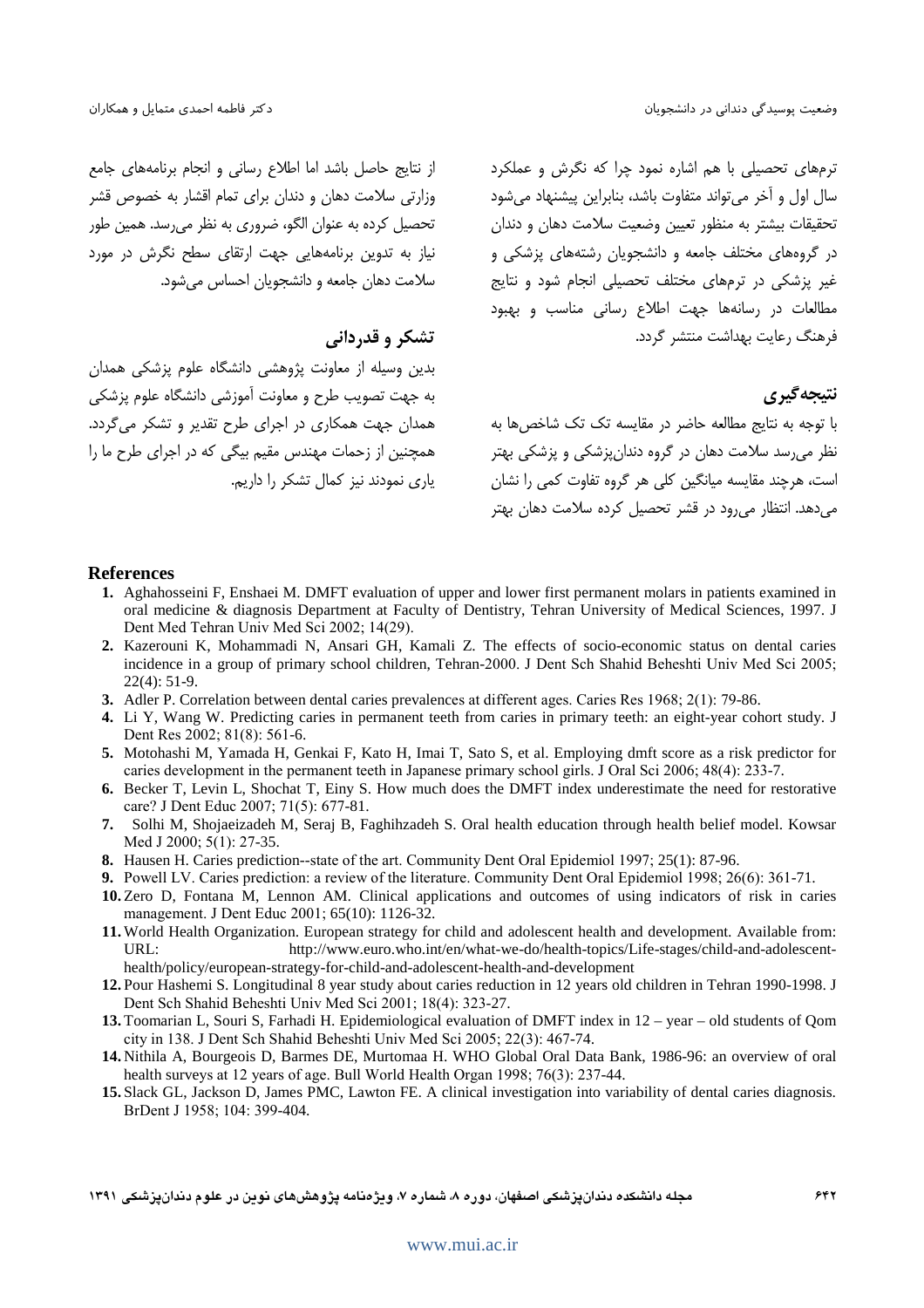- **16.** Eslamipour F, Asgari I, Heydari K, Farzanehkho AR. An epidemiologic study of prevalence of dental caries in 12-19 yearold schoolchildren in Isfahan. J Isfahan Dent Sch 2011; 6(6): 606-14.
- **17.** Deyhimi P, Eslamipour F, Naseri HA. DMFT and the effect of dental education on orodental health of dental students in Isfahan School of Dentistry. J Isfahan Dent Sch 2011; 6(4): 384-9.
- **18.** Torabi M, Karimi Afshar S, Sheikhzadeh A, Karimi Afshar M. Assessment of oral health indices in Kerman adults aged 35-44 years. J Isfahan Dent Sch 2009; 5(2): 93-9.
- **19.** Hassani Tabatabaei M, Nooraei SM, Parsa Poor P. An evaluation on DMFT of 14-20 year old mentally retarded and its effective factors in the north of Tehran, 2001-02. Majallah-I-Dandanpizishki 2004; 16(50): 34-43.
- **20.** Hugo FN, Vale GC, Ccahuana-Vasquez RA, Cypriano S, de Sousa ML. Polarization of dental caries among individuals aged 15 to 18 years. J Appl Oral Sci 2007; 15(4): 253-8.
- **21.** Gharizadeh N, Haghiighizadeh MH, Sabarhaji W, Karimi A. A study of dmft and oral hygiene and gingival status among pregnant women attending Ahwaz health centre. Sci Med J Ahwaz Jundishapur Univ Med Sci 2005; (43): 40.
- **22.** Al-Ghannam N, Khan N, Al-Shammery A, Wyne A. Trends in dental caries and missing teeth in adult patients in Al-Ahsa, Saudi Arabia. Saudi Dental Journal 2005; 17(2): 57-62.
- **23.** Zusman SP, Ramon T, Natapov L, Kooby E. Dental health of 12-year-olds in Israel-2002. Community Dent Health 2005; 22(3): 175-9.
- **24.** Nematollahi H, Mehrabkhani M, Esmaily H. Dental Caries Experience and its Relationship to Socio-Economic Factors in 2-6 Year Old Kindergarten Children in Birjand – Iran in 2007. J Mash Dent Sch 2009; 32(4): 325-32.